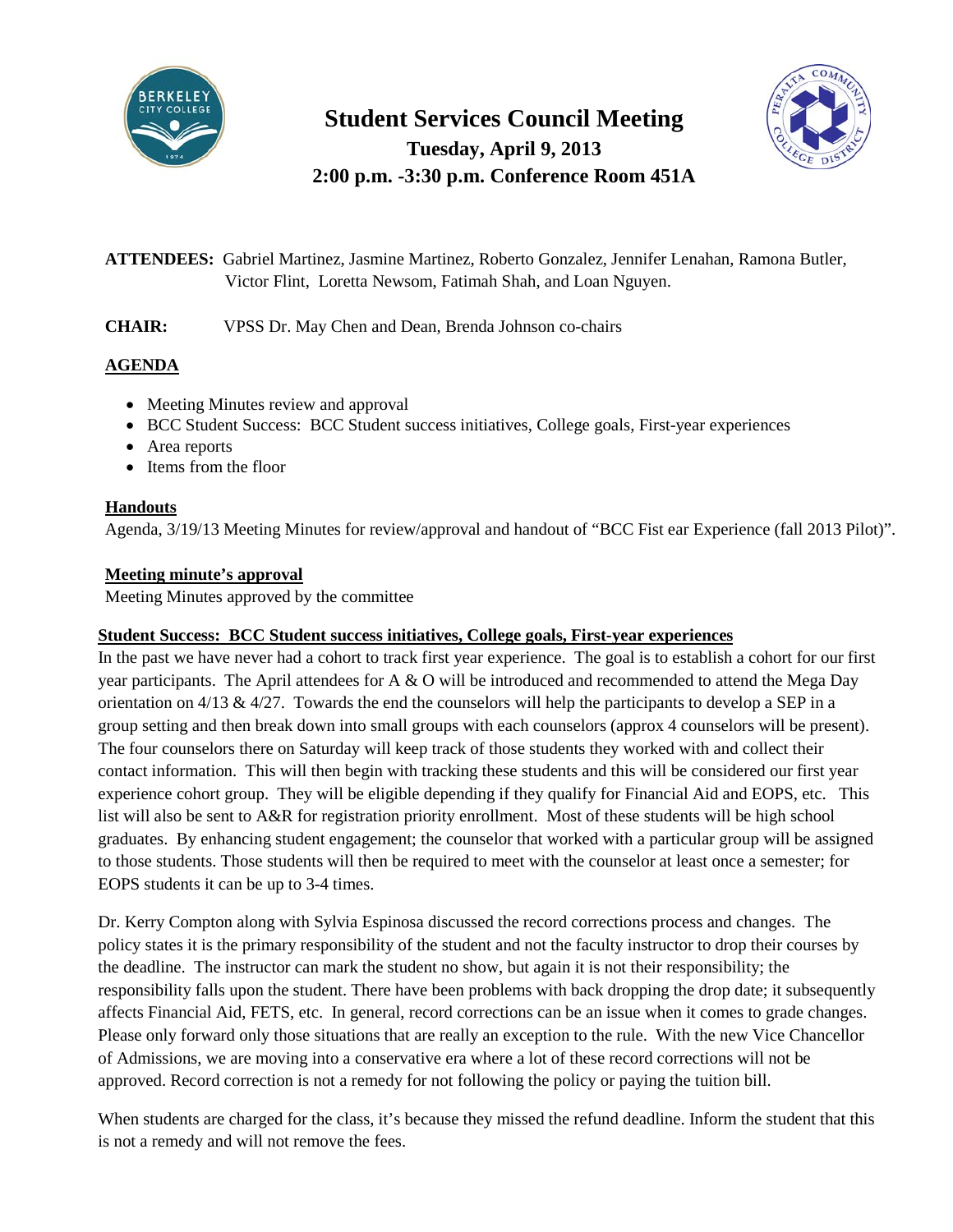It was also suggested that we send proposals to the district to have the system automatically calculate the GPA when a course is repeated with a passing grade instead of filling out the pink form from the A&R for a repeat for a grade change. The system now does not automatically calculate the new GPA. Therefore, the failing grade will always remain on the transcript but can be removed from the calculating of the GPA portion.

We then reviewed the handout "BCC Fist Year Experience (fall 2013 Pilot)" and "Student Success Alignment". For 6 years 17% of our students never moved onto college level English. May surfed the State Chancellors website and created and utilized their reports to see how they compiled their information for tracking. Every year now our numbers will be posted. We need to follow up on this grid and closely follow this throughout the year. Per 2.2 in Section A.1.1 in regards to the SEPs, we have to increase the SEPS from that 30% goal to exceed the number to 66%. EOPS, PESIST and PACE have done recruitment, and we welcome DSPS, TRIO etc to also do this.

Please when referring people to another department or person please write it down until the referral slip is ready to put in play. May asked Victor to work with the ambassadors to do their best to see how they can minimize and triage situations.

Victor noted that he will also have the ambassador's post on their webpage this information and he will email a link to the committee of where this information will be posted.

May ask that everyone please fill out the columns and enter everything you have done this past year.

Our college has redesigned our class schedule so there will not be anymore overlapping classes.

We want to thank classified for working hard this year and for the professional development activities.

#### **Area reports**

**Dean's Office**: TRIO beginning priority registration; going well so far. TRIO Program is planning a campus tour to CSU Monterey on the  $19<sup>th</sup>$  of April. Check Catalog for your areas again and send to Brenda ASAP by 2pm tomorrow.

**Victor/Outreach:** April has been a very busy month for ambassadors. They will b at the BCCO's (2 this month), CalDay 4/20, 45 student tour from Richmond High, etc.

**Financial Aid**: Finished with the 2<sup>nd</sup> disbursements for this semester. They have been working on updating the 2013-14 form. Mailing out letters to students who have filled out the FAFSA and letting them know if they need additional information.

**DSPS**: In the beginning of priority enrollment this week and gearing up for their advisory committee coming in early May. Also gearing up for the end of May audit.

**EOPS**: EOPS had priority registration begin yesterday; it's been going a bit slow. The Advisory board meeting is coming in May. They are working on the EOPS Graduation and have a tentative date in May . Also recruiting for the Fall semester. They will be at the BCCO on Saturday. EOPS will be officially giving out applications on June 17.

**A & R**: Dynamically dated courses: A student dropped the day it started and had to pay for the AC Transit fee, Loretta had to drop it as the day before the class in order to get it to show a credit, but the cashier still would not give her a refund, cashier insisted that Loretta needs to call Dominique at the district. Loretta feels that this is not her responsibility, it should be the cashiers. This is something that needs to be clarified.